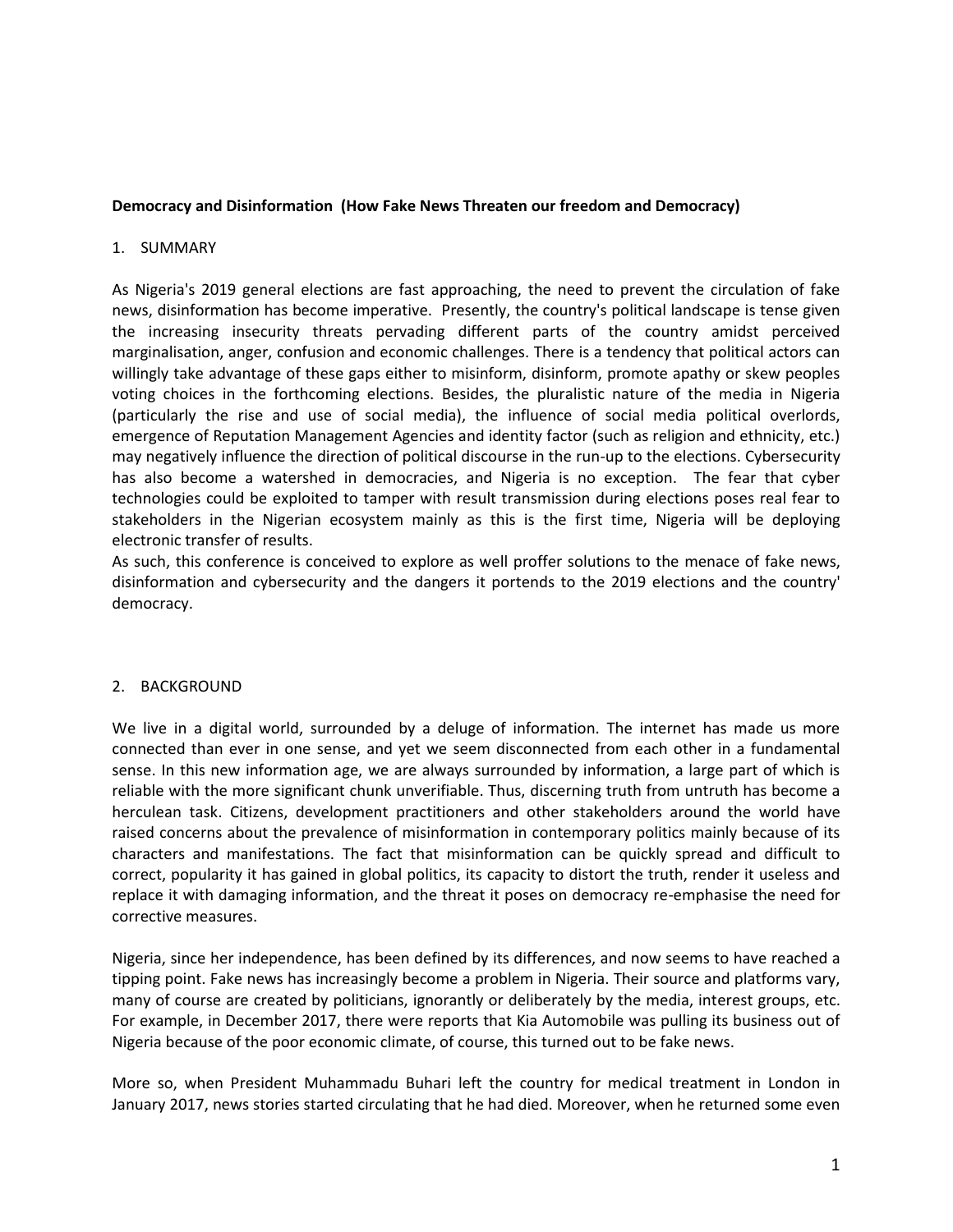alleged that it was a fake Buhari, an example is the Indigenous People of Biafra (IPOB) leader who claimed: "The man you are looking at on the television is not Buhari, he is from Sudan. After extensive plastic surgery, they brought him back the person was taught Buhari's mannerisms, and he came back deceiving all of you. I can stand and prove who I am but Buhari cannot do the same thing. He cannot deceive Nnamdi Kanu and IPOB". Of course, this was fake news too. A most recent example of how social media can be utilised to skewer elections in Nigeria is the just concluded Anambra governorship elections of November 2017. Where the Independent People of Biafra (IPOB), almost thwarted the Anambra 2017 governorship elections when it peddled highly emotive and divisive content with the aim of a creative fake narrative designed to deceive the populace. Identity factors such as political, ethnic and religious affiliations further reinforce false beliefs for political gains.

The pluralistic nature of "the media" has further complicated the issue. There are so many sources and with so little trust; people are retreating into social media echo chambers made up of like-minded people, who are often the subjects of targeted campaigns. The 2015 report by DigiXplus shows that internet users in Nigeria increased from 35.7 million in 2011 increased by 22 million to 57.7million in 2014. In 2015, about an additional 5 million users are recorded making internet users almost 62.7 million in the country. As the internet penetrates the nation, more Nigerians have access to social networking sites. According to a report on Social Media Landscape in Nigeria released by Africa Practice, 72% of Nigerians with access to the internet were visiting social media sites. Undoubtedly, access to social media has increased demand for accountability but also make users vulnerable to the danger of misinformation.

Studies show that when false information is introduced to these echo chambers, it is viewed as credible so long as it conforms to the existing narrative. Moreover, when more truthful information is presented, if it is not ignored, its only impact is to reinforce the false beliefs. Confirmation bias is not a new phenomenon; however, in a post-truth, internet-driven world, the increasingly urgent question now becomes: how do we overcome these biases? Research on how we decide what is right is even more damning because it reveals that there is often no conscious process involved. Instead, we are more likely to believe something if it is repeated enough times. Moreover, if we take into account the amplified ecosystems of places like Twitter and Facebook, fact checking starts to seem less like the panacea we believe it to be.

Another phenomenon on the rise in the Nigeria landscape is the influence of Western and locally based, Reputation Management Agencies. These are companies that are hired to help political leaders run divisive campaigns to boost their prospects. For instance, the Nigerian social media space is ruled by overlords and influencers, who mostly push the interests of one political party or the other on social media platforms such as Facebook and Twitter among others. In empowering anyone to broadcast anything, social media have further eroded the traditional gatekeeping (and norm-preserving) roles of established media and political party organisations. In the process, they have coarsened the political dialogue, facilitated the natural proliferation of "fake news", and made it vastly easier for extreme and marginal figures to mobilise followers. By enabling like-minded people to find and engage one another exclusively, they have also heightened social and political polarisation. Social media have fit populist politics like a hand in a glove.

Cybersecurity is now fast becoming a watershed in democracies and Nigeria is no exception. The fear that cyber technologies could be exploited to tamper with result transmission during elections poses a real concern to all stakeholders in the Nigerian ecosystem. For instance, during the 2015 elections, the INEC website was hacked even though immediately restored. The fear of the cyber attacks during the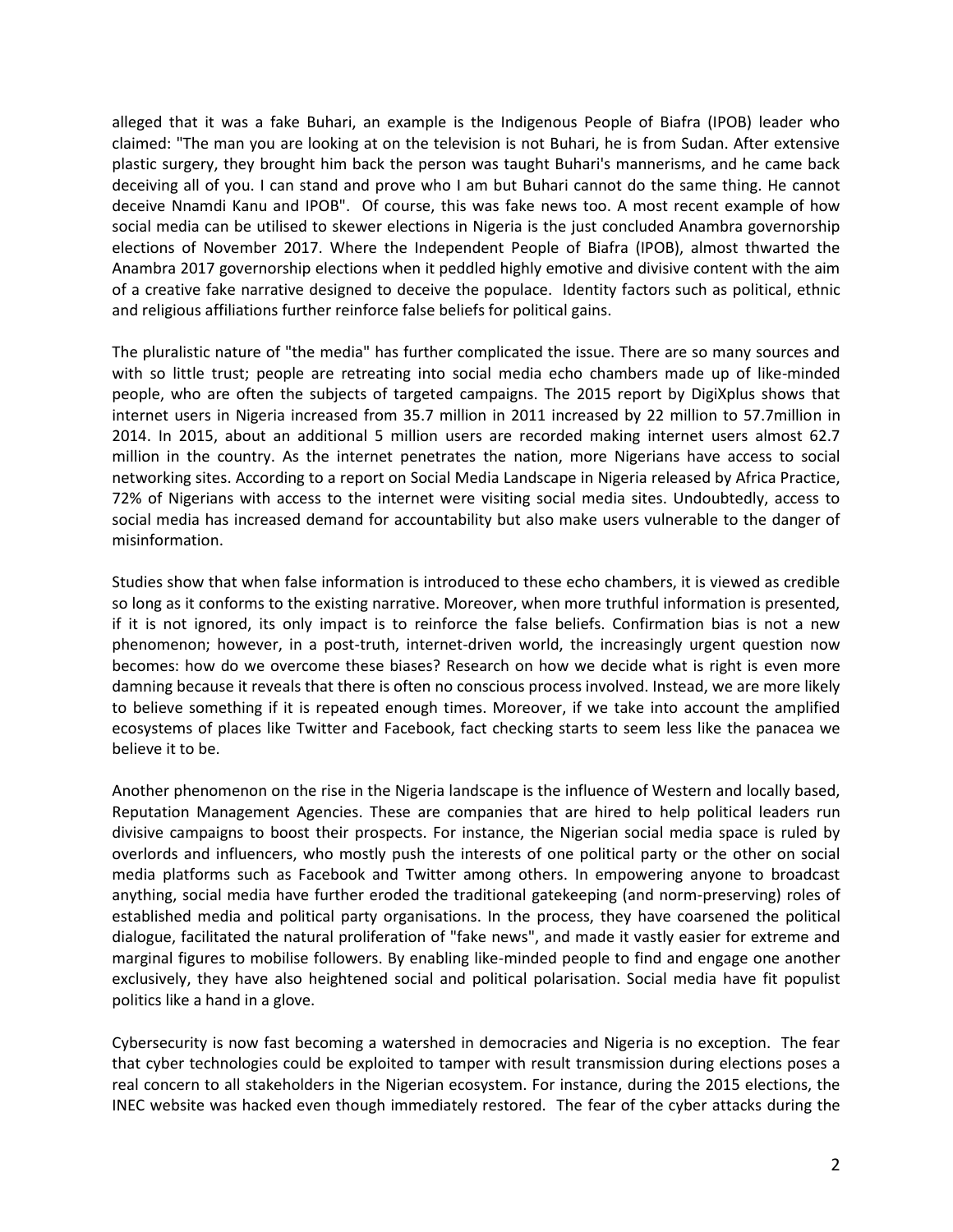2019 elections are rife mainly as this is the first time, Nigeria will be doing an electronic transmission of results. It is essential that this vulnerability is carefully addressed to deter cyber interference and reassure the citizens and relevant stakeholders on the credibility of the system.

All the aforesaid has become imperative as in less than a year, Nigeria will go into general elections. Already there are heightened threats of insecurity in different parts of the country, and this is coupled with a lot of perceived marginalisation, anger, confusion, and economic challenges. Actors are willing to take advantage of these to misinform, disinform, promote apathy or skew peoples votes. We are in a moment where the information space is hostile to public discourse, and one of the reasons why social media is so powerful is because of the product it sells - although as exemplified in the #NotTooYoungToRun movement as well as the Arab Spring, it could be used to promote a definite cause. Unfortunately, the Nigerian government has not been apt in its engagement with fake news and disinformation. Its understanding of this phenomenon is constricted to the space of hate speech.

Indeed, democratic activists are developing innovative strategies to bring transparency and accountability to the electoral process. To succeed, they will need the political space, access, and technical capacity to identify disinformation in elections and technical strategies to protect the electoral system from cyber interference. We at the CDD believe that to curtail the menace of disinformation and cybersecurity; success will require country-specific interventions, embracing new partnerships, and advocating for change through potentially broader or nontraditional avenues. Ultimately, the response should reflect the two traditional guiding principles of election observation: defending the electoral integrity(this is inclusive of high-level political action to curtail real and perceived cyber vulnerabilities) and speaking truth to power. Furthermore, the advent of social media means that electoral analysis of disinformation must now consider the role of new agents and stakeholders such as media, civil society, citizen journalists etc.

It is against this backdrop, CDD Stiftung is organising a 2-day conference to discuss the implications of fake news, disinformation and cybersecurity in a democracy and also in the forthcoming 2019 elections. It will be the first time such a conference will be organised in Nigeria. This conference is expected to contribute to the development of a strategy on how to tackle the spread of fake news disinformation and cyber vulnerabilities in the forthcoming 2019 elections. The conference will bring together experts, average 50 participants from the media, academia, civil society, experts and relevant government agencies.

## 3. Conference Objectives

The project is set to achieve the following objectives:

- 1. Convene a multi-stakeholder conference on fake news, disinformation and cybersecurity, define the challenges, the effectiveness of measures and proffer options for addressing the problems
- 2. Identify the impact of fake news on journalism and democracy
- 3. discuss the implications of fake news on freedom of press and speech
- 4. explore the role of social media in the fake new crisis